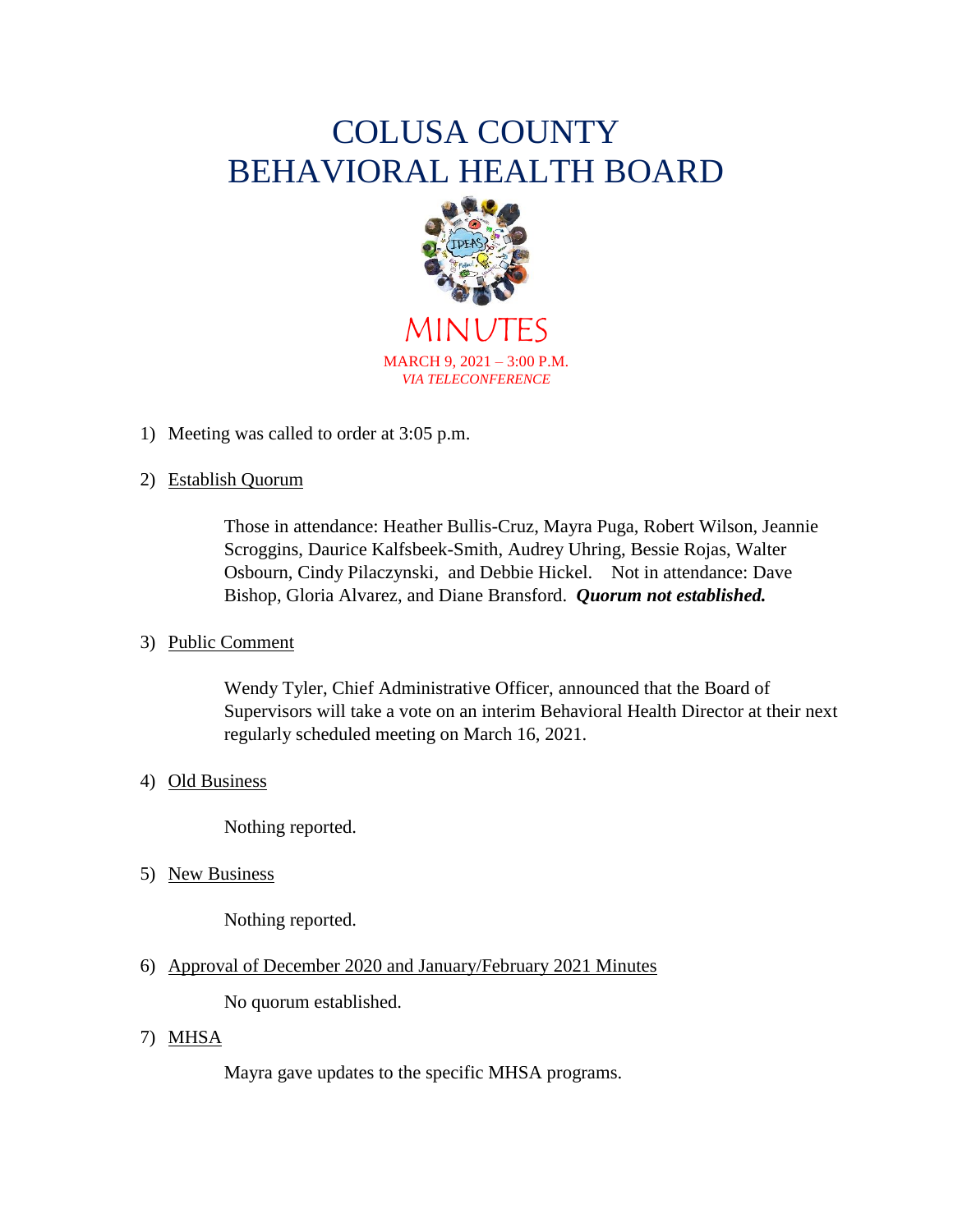Mayra states that they are actively looking for a new Safe Haven site and have been brainstorming potential groups. She mentions that she had her first Stakeholder meeting last week and urges everyone to participate in one of the meetings.

#### 8) Program Integrity

Heather provides everyone with a copy of her stats. There were quite of few intakes as there was a 79% increase from January.

#### 9) Quality Assurance

Jeannie introduced Bessie Rojas, the new Quality Assurance Coordinator. Jeannie reports that the in February, there were 352 clients served – of those, 97 were youth and 255 were over 18. Jeannie mentions that a lot of the deadlines that are coming up have been pushed back due to COVID related circumstances.

#### 10) PRA Report

Cindy reports that she has made contact and has provided a few Consumers with grievance forms in which they have not yet been returned.

#### 11) Safe Haven Report

Robert reports that they are still in limbo waiting for a new facility for Safe Haven and possibly have a car show in May.

#### 12) State Required Contract Review

Debbie reports that there is one contract modification going before the Board of Supervisors for approval on March 16, 2021 to increase compensation.

#### 13)Chairperson's Report

Chairperson not in attendance.

#### 14) Board of Supervisor Report

Daurice reports that there is a vaccination clinic established at Atwood Hall at the Colusa County Fairgrounds. She states the County is currently in purple status hoping to return to red by next week.